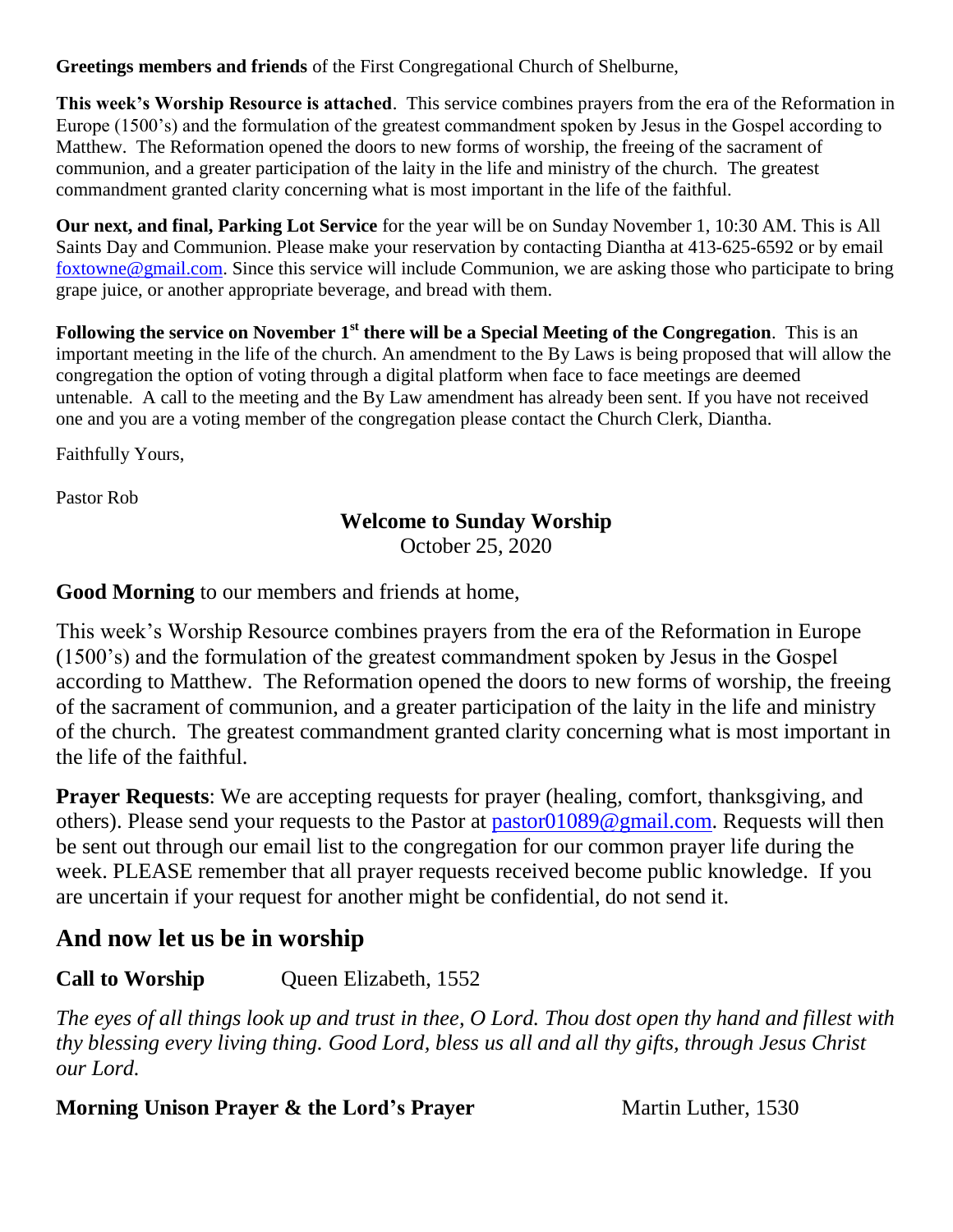**We give thanks unto thee, heavenly father, through Jesus Christ thy dear son. That thou hast protected us through the night from all danger and harm, and we beseech thee to preserve and keep us this day also. We pray this in name of Jesus who taught us to pray together saying…***Our Father, who art in heaven, hallowed be thy name. Thy kingdom come, thy will be done, on earth as it is in heaven. Give us this day our daily bread and forgive us our debts as we forgive our debtors. And lead us not into temptation but deliver us from evil. For thine is the kingdom and the power and the glory forever. Amen.*

#### **Prayers of the People**

This morning prayers are a collection from various writers and Reformers during the Protestant Reformation in Europe in the 1500's. They are: Martin Luther, Germany, 1530 Elizabeth, Queen of England, 1552 Francis Bacon, England, 1561 John Calvin, Switzerland, 1539 Thomas Cranmer, Archbishop of Canterbury, England, 1549 Johann Arndt, Germany, 1585 Thomas More, weeks before his execution in England, July 6, 1535

*Behold, Lord, an empty vessel that needs to be filled. My Lord, fill it. I am weak in the faith; strengthen me. I am cold in love; warm me and make me fervent that my love may go out to my neighbor. Amen.*

*The Eyes of all things do look up and trust in thee, o Lord. Thou givest them their meat in due season, thou dost open thy hand and fillest with thy blessing every living thing. Good Lord, bless us all and all thy gifts, which we receive of thy bounteous liberality, through Jesus Christ our Lord. Amen.*

*We humbly and earnestly ask that human things may not prejudice us, but rather, O Lord, that our minds being thoroughly cleansed and purged and subject to the divine will, there may be given unto faith the things that are faiths, that we may continually attain to a deeper knowledge and love of thee, who art the fountain of light.*

*O Lord, Heavenly Father, in whom is the fullness of light and wisdom; enlighten our minds by thy holy spirit, and give us grace to receive thy word with reverence and humility, without which no man can understand thy truth, for Christ's sake. Amen*

*O Lord, our God, grant to us in times of trouble to be patient without murmuring or despair, and in prosperity to acknowledge thy gifts, and confess that all our endowments come from thee. Give us, by thy Holy Spirit, a willing heart and a ready hand to use all thy gifts to thy praise and glory, through Jesus Christ. Amen.*

*We confess before thee, in sorrow, how hard and unsympathetic are our hearts; how often we have sinned against our neighbors. Give us grace ever to alleviate the crosses and difficulties of those around us, teach us to be consolers in sorrow, to take thought for the stranger, the widow, the orphan. Let our charity show itself not in words only, but in deed and truth. Amen.*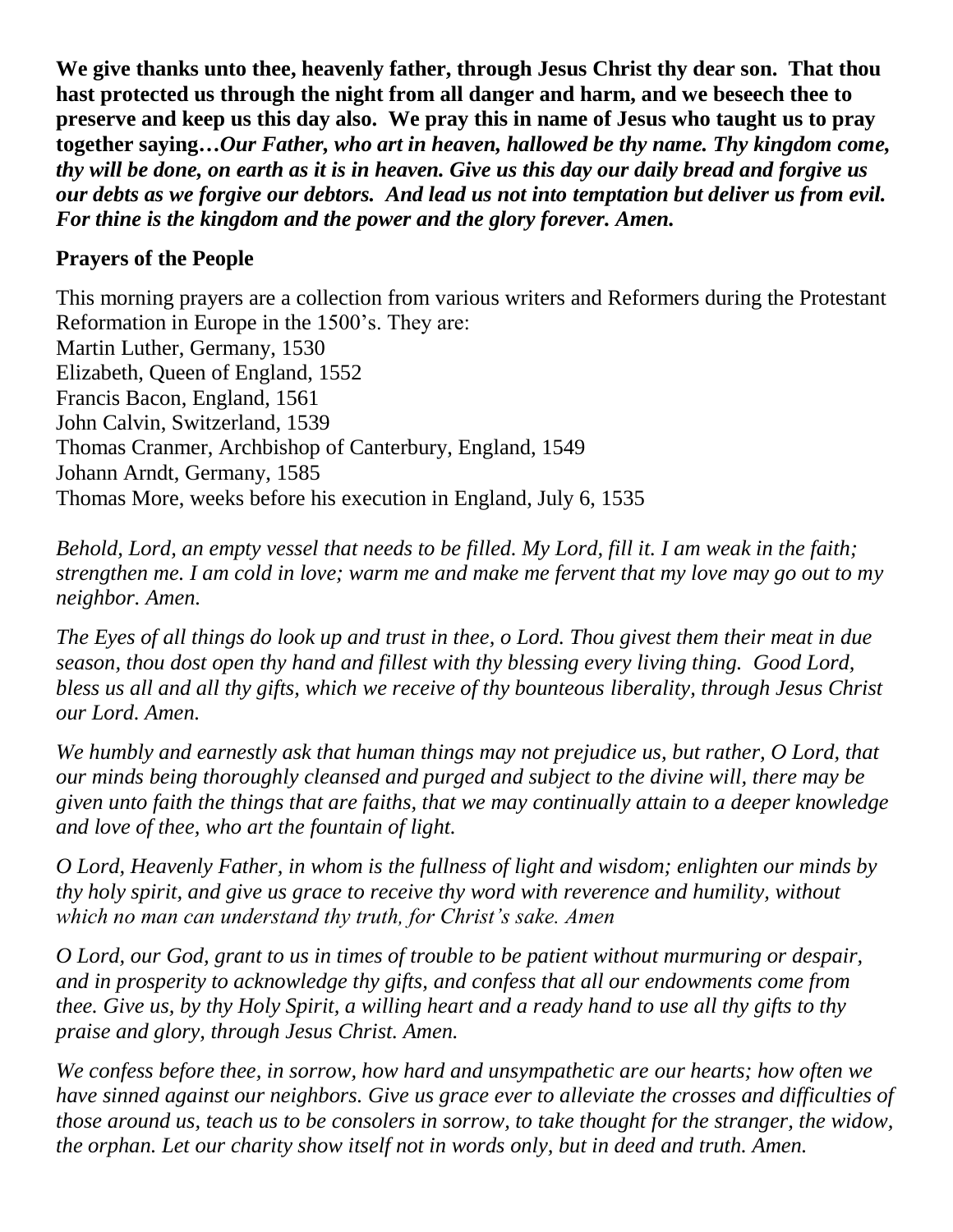*Give me the grace, Good Lord, to set the world at nought, to set my mind fast on thee and not to hold upon the blasts of men's mouths. Gladly to be thinking of God, piteously to call for his help, to lean upon the comfort of God, busily to labor to love him. Amen.*

Hear, O Lord, our prayers, spoken from our hearts, Grant that in their offering, we may listen for your voice…

May these our prayers rise to you as incense and may you answer them not according to our desire but according to your holy will. Amen.

#### **Scripture Reading:** Matthew 22: 34-46 *Love Lifted Me*

This morning's Gospel Lesson is a continuation of the passage we heard last week. Jesus has been in a tag team match with the Sadducees and the Pharisees in the Temple in Jerusalem. Having answered the question put before him by the Sadducees concerning God, Caesar, and taxes, the Pharisees step into the ring with a lawyer.

When the Pharisees heard that he had silenced the Sadducees, they gathered together, and one of them, a lawyer, asked him a question to test him. *Teacher, which commandment in the law is the greatest?* He said to him, *you shall love the Lord your God with all your heart, and with all your soul, and with all your mind. This is the greatest and first commandment. And a second is like it: You shall love your neighbor as yourself. On these two commandments hang all the law and the prophets."*

Here ends the reading from the Gospel according to Matthew

After the reading, you may reflect on this passage and share your thoughts. There is a set of notes concerning this text for your reflection.

# **Benediction:** John Calvin, Switzerland, 1539

*Grant, almighty God, since thou art pleased kindly to invite us to thyself, and hast consecrated thy Word for our salvation, that we may willingly, and from the heart, obey thee, and become teachable. May we be so planted in the courts of thine house, that we may grow and flourish, and that fruit may appear through the whole course of our life, until we shall at length enjoy that blessed life which is laid up for us in heaven, through Christ our Lord. Amen.*

### Notes on the text

*What is the greatest commandment*? Jesus is asked. This is a question of the law, a question of the Torah, the law given to Moses. The catch is to see how Jesus would answer this. As a teacher? As a prophet? As the messiah? This is the self-aggrandizing assumption the Pharisees were looking for. That Jesus sees himself as more than a teacher and more than another prophet. They want to finally corner and humiliate Jesus, and this is their last volley. While Jesus has any number of reasons to speak for himself, he simply allows Moses to speak. Jesus quotes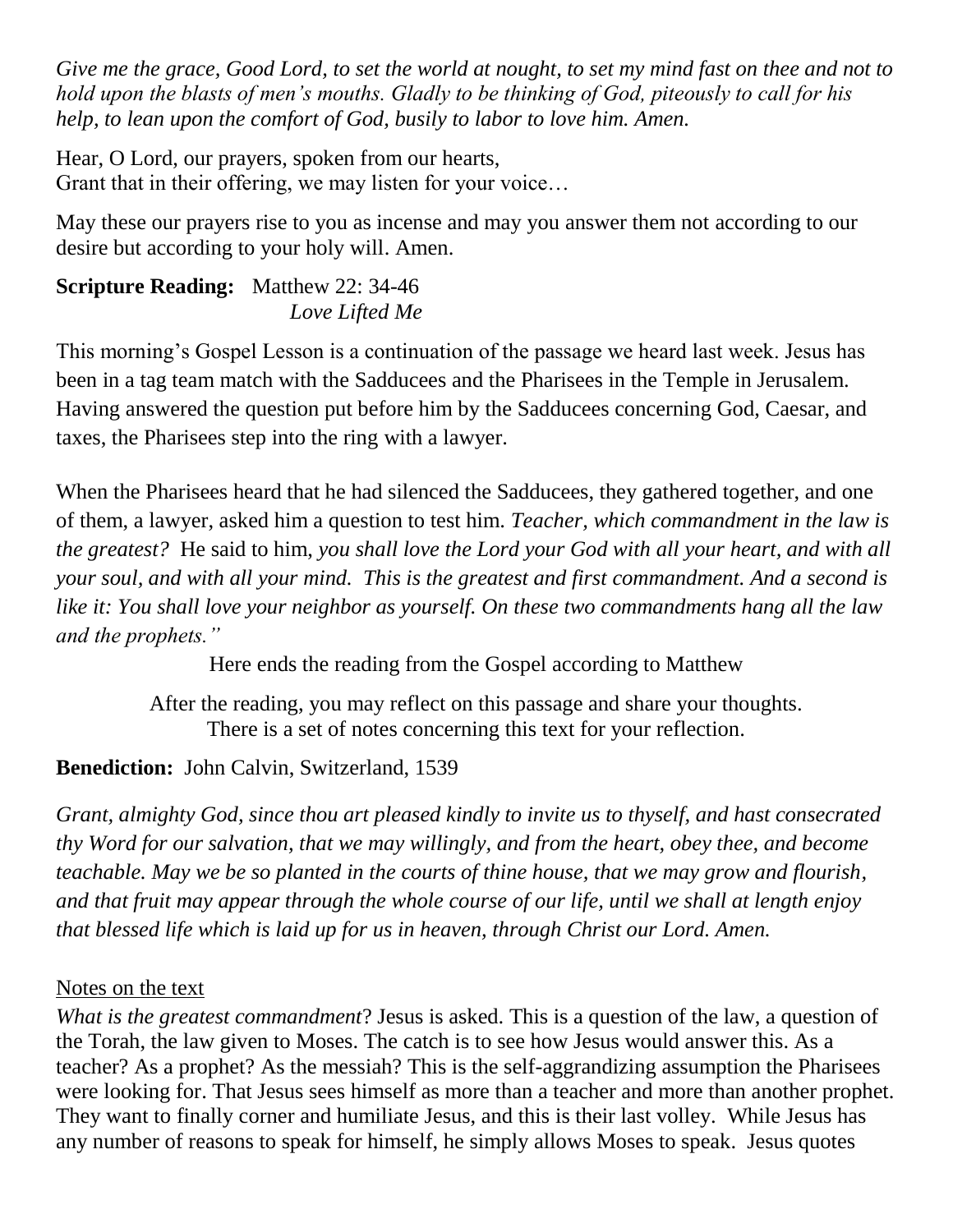Moses to interpret Moses. He shows how in Deuteronomy 6:5 and Leviticus 19:18 Moses himself clarifies the matter. *Love God* says Moses. *Love your neighbor as yourself* says Moses. *On this hangs all the law and the prophets* says Jesus. That's it! Touché! Game, set, match! While I do like this passage because it is here that I am allowed to witness Jesus win against any and all opposition, brazenly, brilliantly, as opposed to his stoic silence in front of Pilate prior to his crucifixion, I have come to the conclusion that there are few passages with more power than Jesus' summary of the law. He does not offer micro ethics, a checklist of what to do, or exactly what to believe, do this, do that, believe this, in this way. Rather Jesus offers a meta ethic, a worldview, a way of seeing ourselves, of seeing others, and seeing God in this wild ride of life. The law that Jesus buts forth as an overarching theme is: everything. Everything? Everything! is to be founded in love. I have come to the realization that this meta ethic, this Christian world view, this overarching theme for life, is the greatest rub for those who are serious and experienced in their faith. It is so easy to presume that strength of character and moral uprightness are the goals of the Christian faith. And in many ways, they are. It is easy to presume that espousing obedience to God is the highest value. And in many ways, it is. But there is something about love, I suggest, that stands just above them, and Jesus understood that. He understood that love supersedes the letter of the law every time. Want to argue ethics? Want to discern what is of God and what is not? Want to know what Jesus would do? Then answer the question. *What is loving in this situation?* I can't help it, every time I read this passage and I get to the second half of the great commandment, *love your neighbor as yourself*, the voice of one of my colleagues in the ministry comes back to me and whispers in my ear, *but what if I have extremely low self-esteem? What if I am unable to love myself? How can I possibly love God, or my neighbor? If everything is to be founded in love, what happens if I have no love to be founded in?* True story. Everyday Rodney would look in the mirror, feel the irrepressible urge to look away and often he did. Rodney was weighed down by incredible guilt, a guilt so heavy, that it had become the controlling force in his life. He could not accept himself. He could not love himself. For he had made one crucial mistake in his life, and it had cost the lives of three people. Three people who had placed their trust in him when he stepped behind the wheel of his car. The accident was his fault. He was laughing, not paying attention, eyes not on the road. The next thing he remembered knowing was that he was alive, while the others had died. He thought of his attitude of extreme guilt as accepting responsibility for his actions. In reality he had gone far beyond that. Weighed down by the incredible guilt of causing the deaths of others, and the unimaginable pain to their families and friends, he had moved. Changed jobs. He had come to hate himself. His self-hatred had taken a tremendous amount of energy. He was bitter and withdrawn, unable to look himself in the eye. And then, Tommy and his folks had moved into the house next door. Tommy was five years old, and not the least bit put off by Rodney's attitude. *How come yer so angry all th' time, Mr. Winter*? Tommy asked one day. *Mind your own business, kid*, Rodney had snapped back. Tommy paid no attention. He kept on asking those questions day after day. Finally, Rodney had to take a long look at who he had become. One day, everything changed, just like the that one awful day so many years ago. Rodney thought of this day as his rebirth. On that day, Rodney was sitting out on his front steps, he was convinced of his worthlessness, his guilt had become all consuming, and now, he was considering the best way to end it all. He had decided to take his own life. In the midst of this suicidal internal dialogue, Tommy had come running over from next door and without